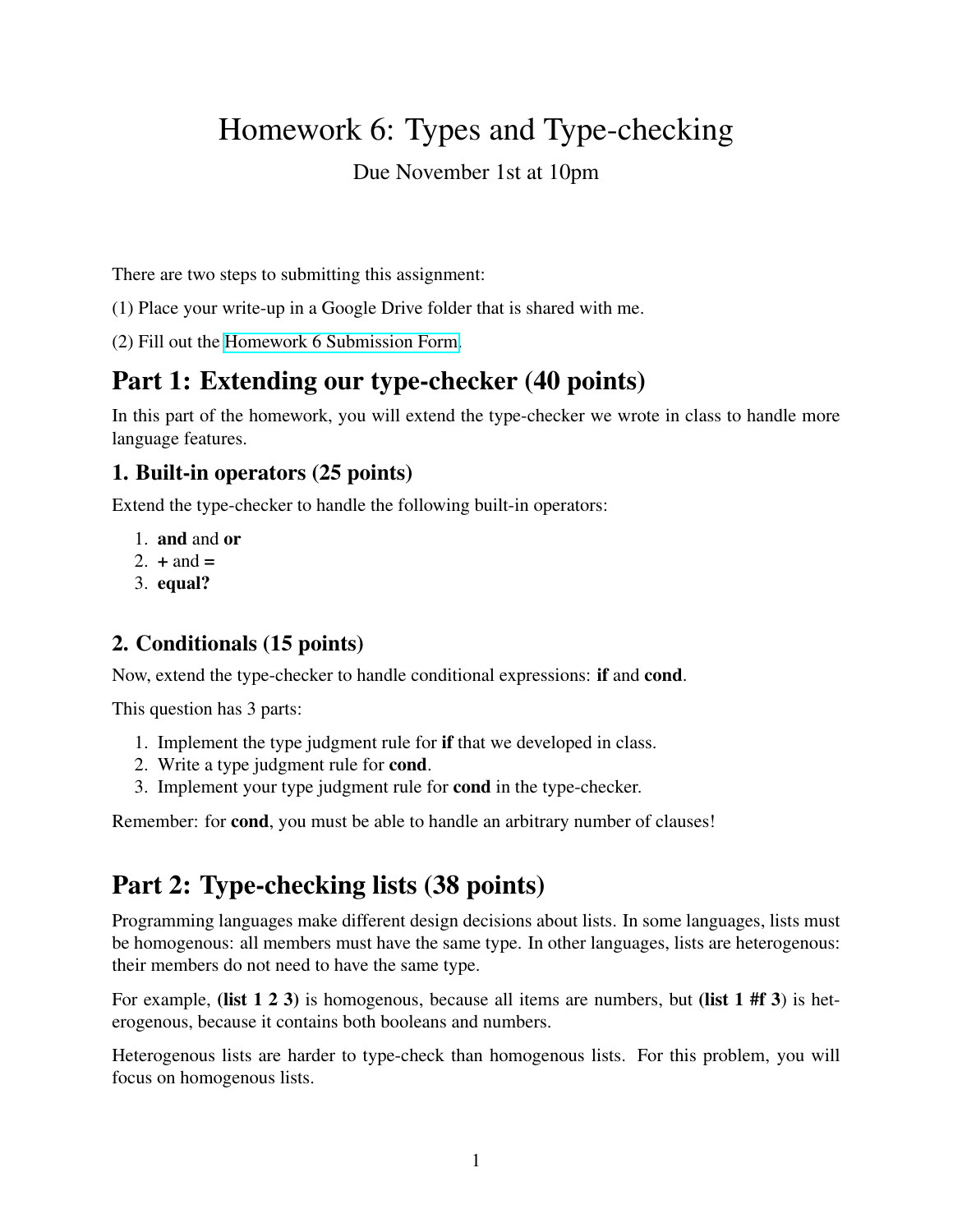#### 1. Type judgments for lists (15 points)

Write a type judgement for homogenous lists and implement it in the type-checker. Represent them as:

```
'(homlist 1 2 3) ;; homogenous list
```
You may find the (list-rest) pattern for **match** helpful for this! It allows you to name list elements up to a point, and also name the tail of the list. For example, the following match names the first item of the list "first" and the tail "rest", and returns a new list with "ice cream" inserted after the first item.

```
(match '(1 2 3)
  ((list-rest first rest) (cons first
                                 (cons "icecream" rest))))
> '(1 "icecream" 2 3)
```
Hint: you may also want to use higher-order functions!

#### 2. Empty list (10 points)

What does your type-checker return for (list)?

The empty homogenous list presents a challenge for type-checking because we do not know what type the list will end up storing. You may be tempted to assign the type List. But consider what this will mean for the following function, which adds 1 to each number in a list:

```
(define (add-one l : '(list int)
     (if (empty? l)
           null
           (cons (+ 1 (first 1))(\text{add-one} (\text{rest } l))))
```
The base case cannot be reached without throwing a type error, because the empty list is not of type List[int].

Instead, you should use the type annotation approach: because the type-checker cannot statically determine what type will be added to an empty list, the programmer must provide a type annotation on any empty list.

Modify the type-checker so that it handles homogenous lists correctly.

#### 3. List operators (8 points)

Our type-checker still faces one issue with the program above (aside from recursion, which we have not implemented): it uses the operator **empty?**, which can be applied to any list.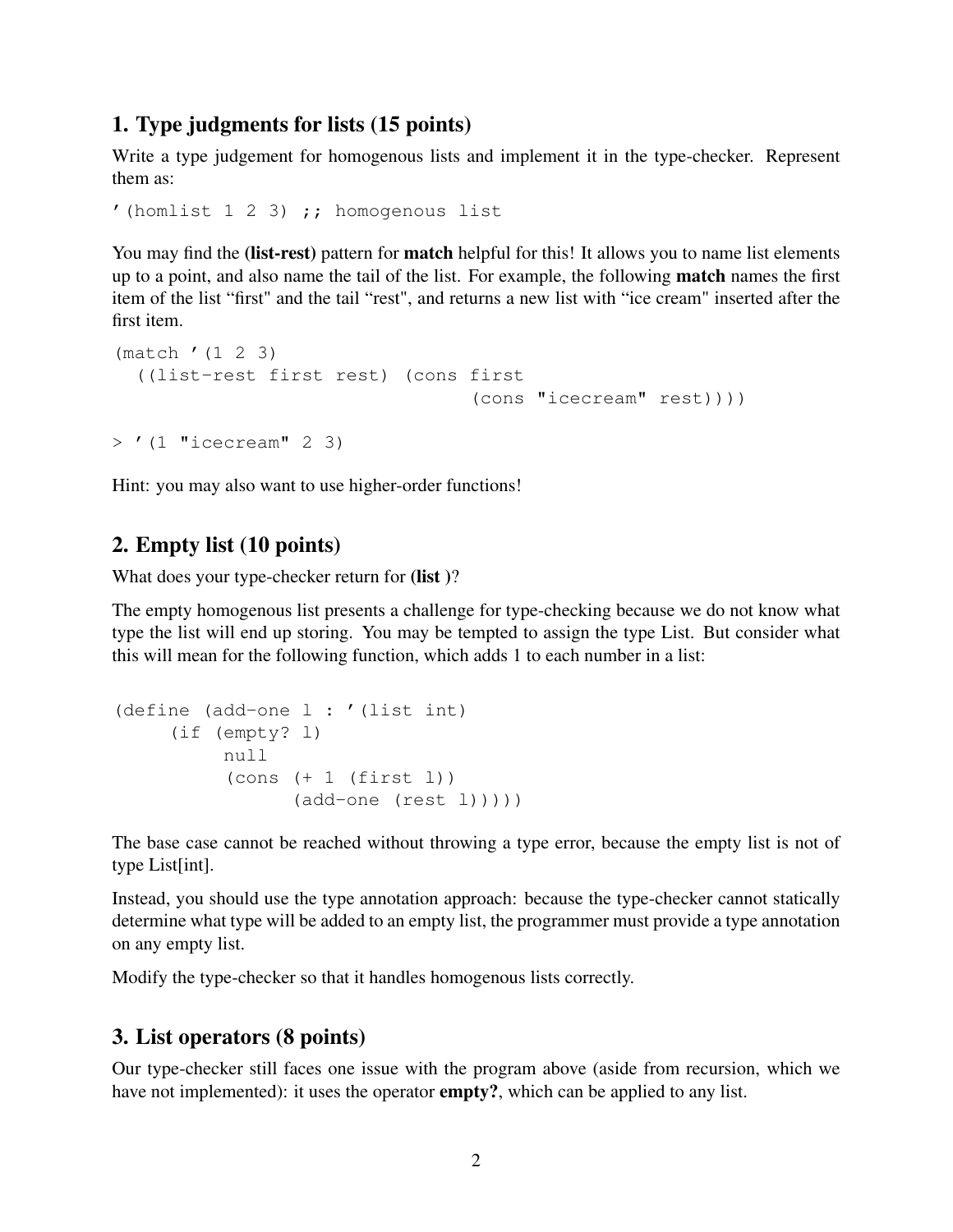Write the type judgment for **empty?**.

### 4. List operator problems (7 points)

Now think about how you would implement type-checking for the following function, which also checks whether a list is empty.

(lambda (l) (if (equal? l null) #t #f))

Since empty? is a built-in operator, we can declare it syntactically invalid without an argument. But the function above is a value, and must be given a type.

What type annotation would you give the function above? You may propose new notation and formalism in your answer if you think it is necessary.

Sketch a suggestion for how the type-checker could be adapted to handle this case. What modifications would be necessary?

You do not need to implement anything for this question. Please describe your ideas in words.

## Part 3: Explore list types in other languages (22 points)

Languages make different decisions about the list type problem that we ran into in Part 2. In this problem, you will explore how lists are typed by three different type checkers.

For each language, you must provide a table of observations. You should experiment with a variety of lists, list operators, and functions that involve lists, and observe how they are typed. You should also vary the contents of the lists: consider homogenous versus heterogenous, nested, and empty lists.

You must also write a short summary of what you have found. You should answer the following questions:

- Are heterogenous lists supported?
- Are lists mutable or immutable?
- What does the type checker do with empty lists?
- What approach does it take to the problem posed in Part 2, Question 4?

For each of these questions, if you have a hypothesis, explain the evidence that supports it. If not, describe what evidence you are lacking or what behavior remains unexplained.

Here are some suggested type checkers to explore:

- mypy: a type checker for Python (<https://mypy.readthedocs.io/en/stable/>)
- pyre: another type checker for Python (<https://pyre-check.org/docs/getting-started>)
- Typed Racket (<https://docs.racket-lang.org/ts-guide/index.html>)
- TypeScript: typed JavaScript ([https://www.typescriptlang.org/docs/handbo](https://www.typescriptlang.org/docs/handbook/typescript-in-5-minutes.html)ok/ [typescript-in-5-minutes.html](https://www.typescriptlang.org/docs/handbook/typescript-in-5-minutes.html))